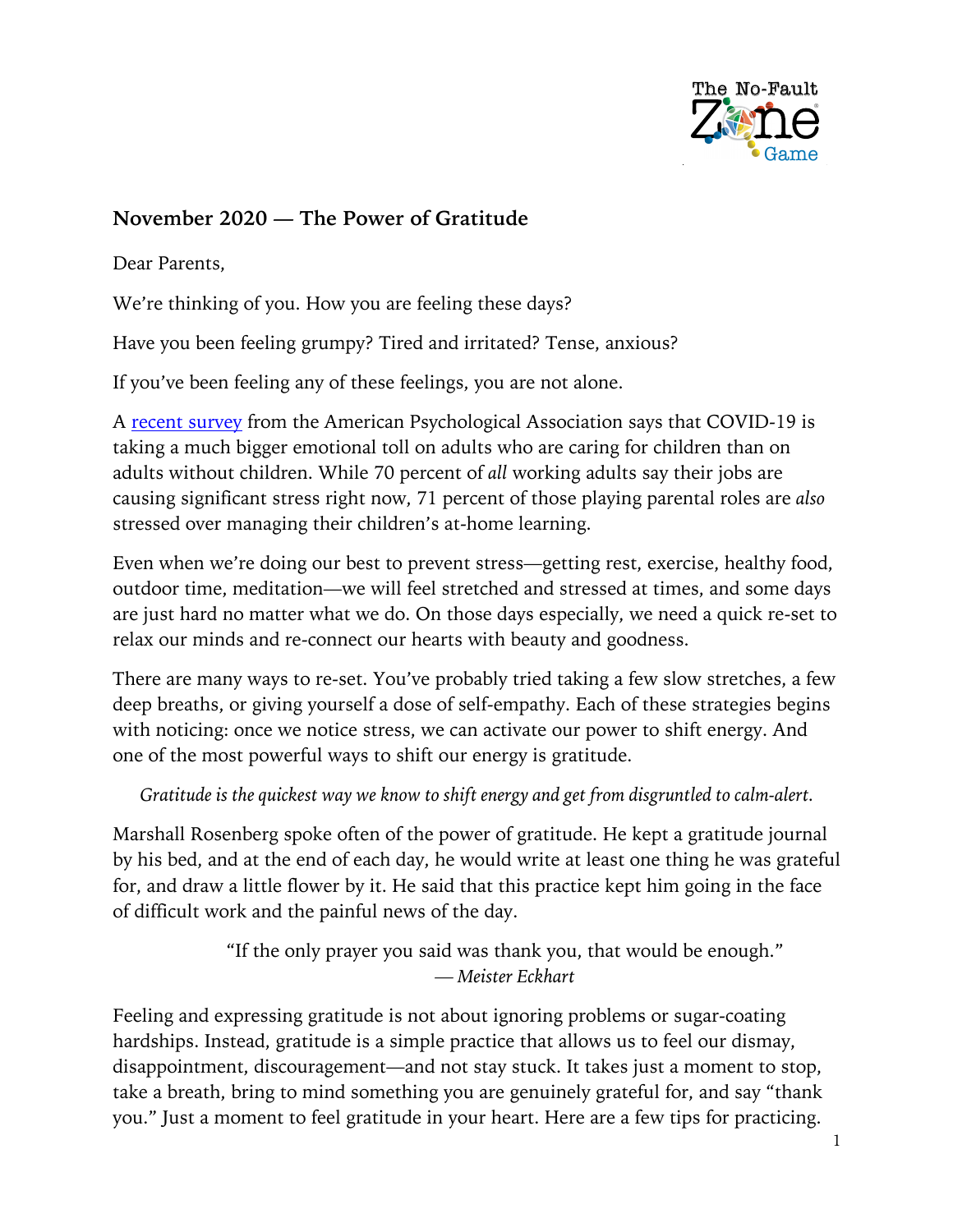

## **Personal Practice**

- 1. NOTICE when you are stuck in feelings of irritation or discouragement … and notice the stories in your head that accompany these feelings.
- 2. STOP. Take a time *in* for yourself.
- 3. NOTICE your breath … notice it slowing down.
- 4. SHIFT your focus to something you're genuinely grateful for.
- 5. NOTICE how you feel when you bring this to mind.
- 6. TAKE a few more breaths, breathing into your heart this feeling of appreciation.

# **Family Activities**

A practice of sharing appreciation aloud during weekly family meetings will nourish heart-felt connections and increase feelings of awe and appreciation for Life's many gifts. Here are a few more ways to practice gratitude and appreciation throughout your family's days and weeks together.

### **GRATITUDE JOURNALS**

Encourage family members to keep gratitude journals. A gratitude journal is a place to write and draw people and things you are grateful for. You can be grateful for anything you notice: in nature (the beauty of flowers, birds, the sound of the wind) … in family interactions (things you do for each other that enrich life) … within yourself (your learning, your contribution to the household) … and more.

### **GIRAFFE APPRECIATIONS**

A Giraffe Appreciation is a written note of gratitude. We introduced this idea in our books *Respectful Parents, Respectful Kids* and *The Compassionate Classroom*, along with a form that contains prompts to help people express appreciation/gratitude for something someone did that enriched their life. This is what a Giraffe Appreciation looks like:

*When …*

*I felt/feel …*

*Because my needs were met for …*